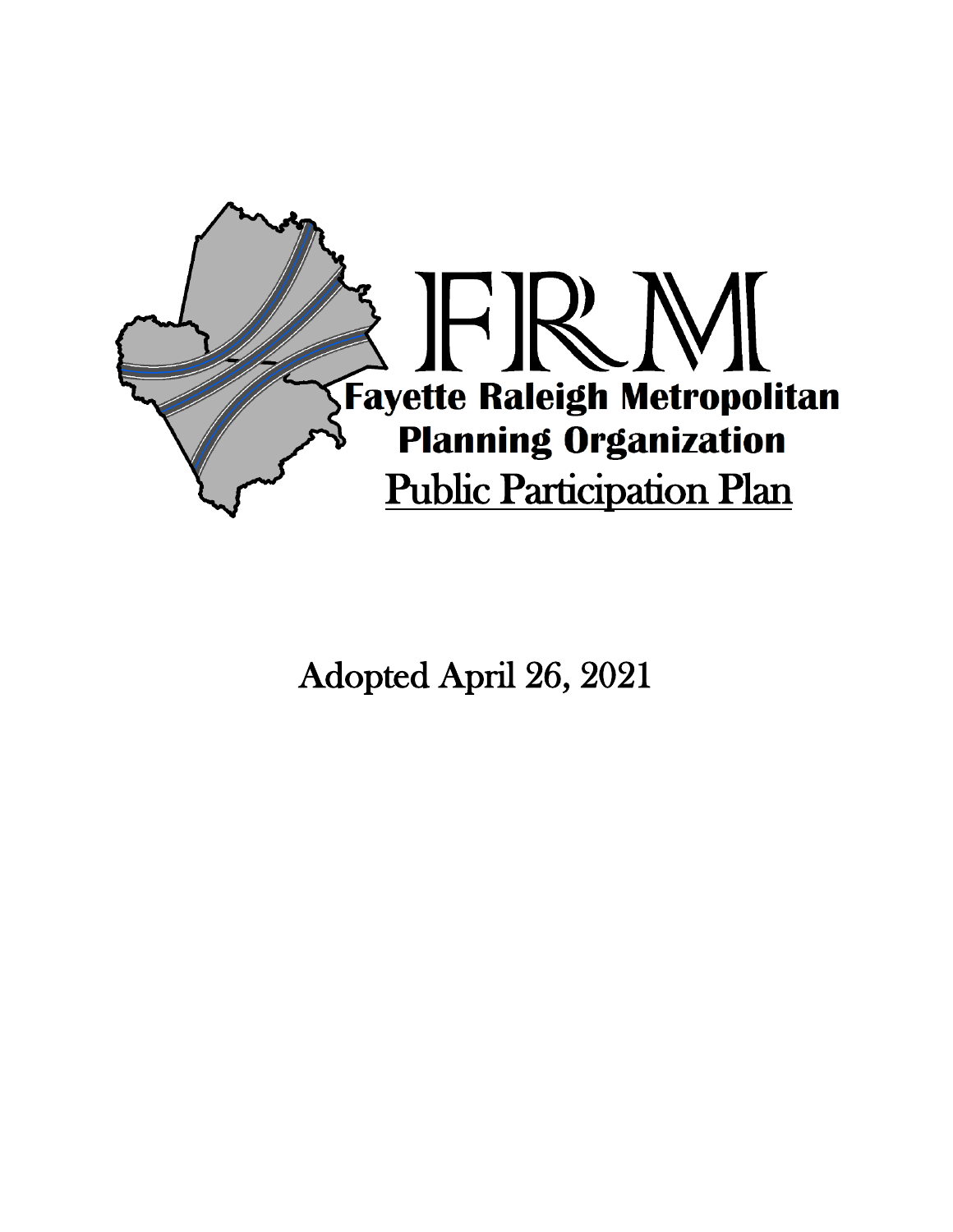

# **Introduction**

The Fayette/Raleigh Metropolitan Planning Organization (FRM) provides transportation planning services for the West Virginia counties of Fayette and Raleigh. While FRM places heavy emphasis on the Greater Beckley urbanized area that encompasses the municipalities of Fayetteville, Oak Hill and Mount Hope in Fayette County and Beckley, Mabscott and Sophia in Raleigh County, the planning area does extend to the two county lines.

As a part of the transportation planning process, FRM is committed to providing a proactive, open and transparent public involvement process that actively seeks engagement from stakeholders and the public at large.

The purpose of FRM's Public Participation Plan is to lay the foundation for the organization's public participation efforts so that outreach mechanisms are adequately accomplished and are achieved in a consistent fashion.

In serving the population of the two counties, the FRM's Policy Board and Technical Advisory Committee play an integral role in shaping the policies of the organization.

The Policy Board is governing the Board of the organization and its voting membership includes one representative of each the aforementioned municipalities in the urbanized area, as well as one representative from each of the following: both county governments (Fayette and Raleigh) both respective Planning and Development Council (PDCs 1 and 4), New River Transit Authority and the West Virginia Department of Transportation.



The Technical Advisory Committee (TAC) is a standing committee of the organization whose purpose is to consider items such as, but not limited to, short and long range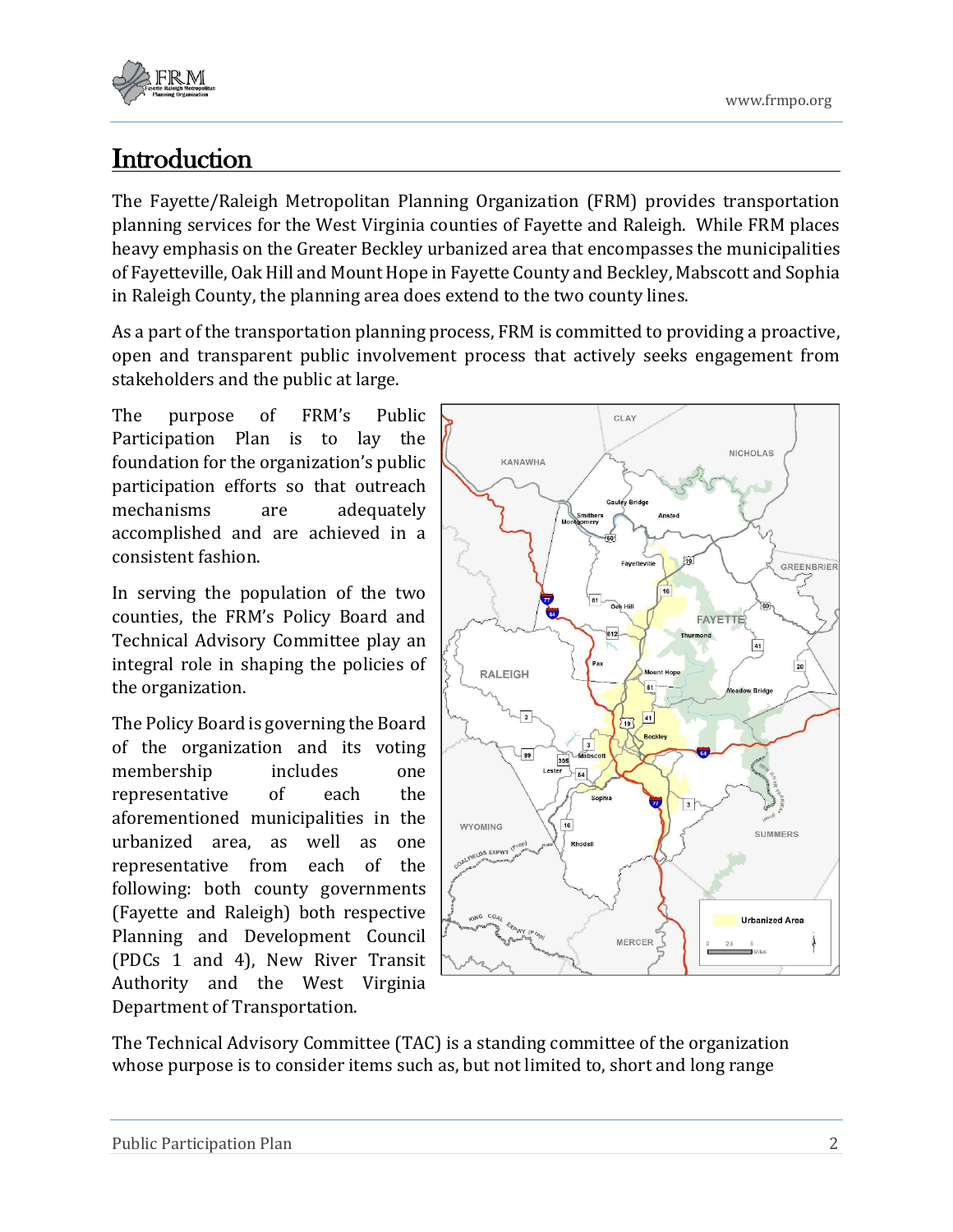

transportation plans, corridor studies, multimodal transportation plans, unified planning work programs, grant applications, transportation improvement programs and other matters of relevance. The TAC meets prior to Policy Board meetings to consider relevant issues in order to make recommendations regarding how to proceed.

# Policy Board & TAC Meetings

Both the Policy Board and TAC meet regularly on a quarterly schedule to discuss regular business, as well as planning initiatives and other items of interest.

Notice of these meetings are advertised as class one legal ads in the Beckley Register-Herald at least five (5) business days prior to the meeting.

Meeting agendas are posted on the doors of each the Region 1 and 4 PDCs at least three (3) business days prior to the meeting. Meeting information is also accessible on FRM's website at [www.reg4wv.org.](http://www.reg4wv.org/) 

These meetings are open to the public and public participation is encouraged. To protect the health and safety of all meeting participants meetings can be held virtually.

At each meeting the public is provided an opportunity to address MPO committees on relevant issues.

While comment is solicited, time constraints may necessitate that comment be limited to five minutes per person.

Participants may also request time on the agenda. Such requests should be made no later than five days prior to the meeting. See page 6 for input mechanisms.

## Long Range Transportation Plan Adoption & Amendment

The Long Range Transportation Plan (LRTP) is one of the two cornerstone documents of the organization. The LRTP is a 25-year planning document that serves as the blueprint for transportation investments in the region to the year 2045. The plan is multi-modal, meaning it addresses travel by all modes on the transportation system including streets and highways, bikeways and walkways, public transportation, rail and aviation.

#### **Adoption**

The plan is to be updated every five years. The following mechanisms will be utilized to pursue public participation:

- Public notice of intent to update/develop the LRTP.
- Establishment of a Steering Committee to include Policy Board members, TAC members, special interest groups and members of the public at large.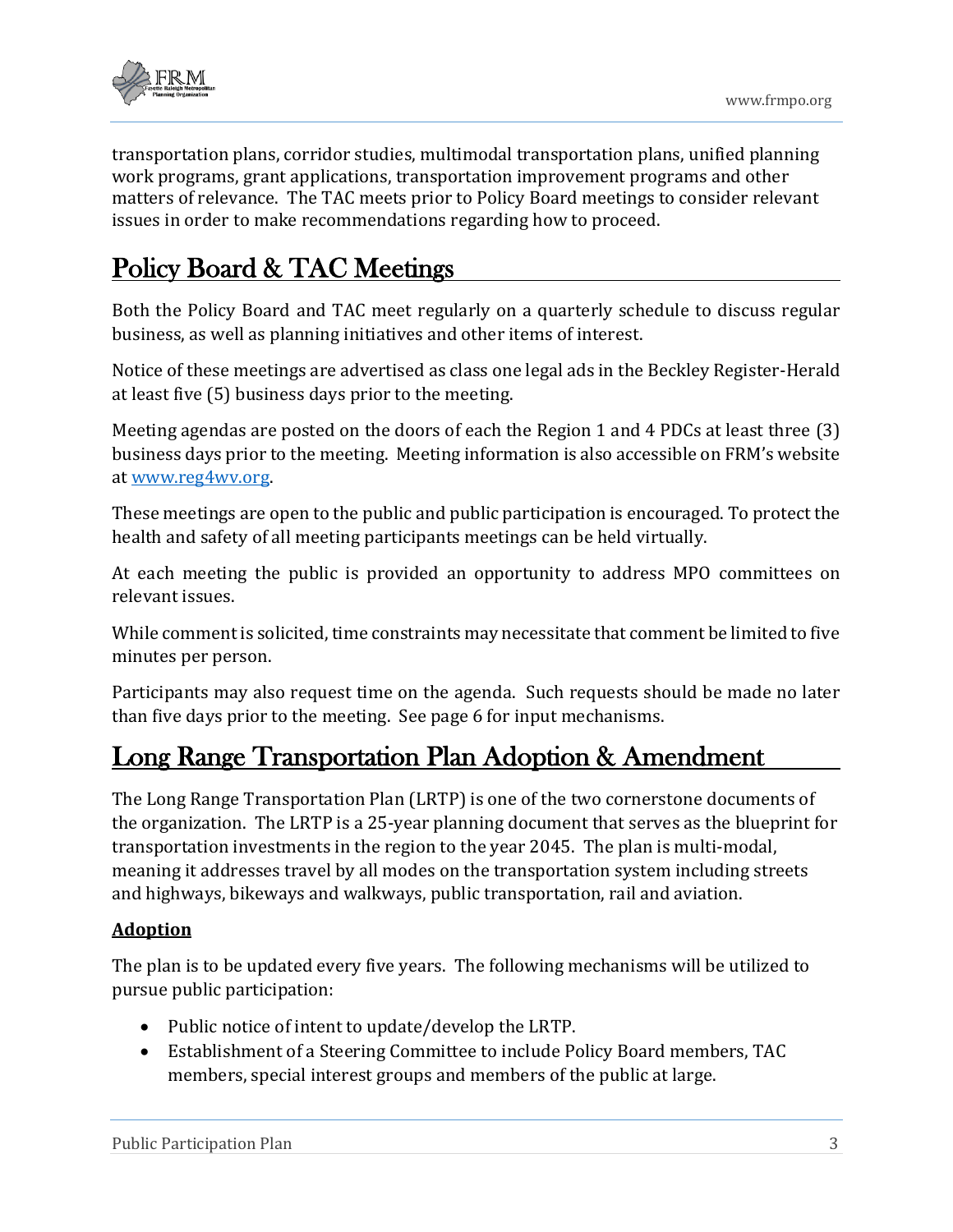

- At a minimum the development of the Plan will include two public forums and at least two Steering Committee meetings where public comments may be received. The first forum is intended to focus on the area's existing conditions, while the second will focus on recommendations for the Plan. The Steering Committee will be tasked with reviewing the results from the public forums and providing further comment.
- The Steering Committee will release the Plan for a public comment period of fortyfive (45) days prior to presenting it to the Policy Board. The notice will be published in the Beckley Register-Herald and made available to the MPO's stakeholders list.
- The Board will be presented with a summary of all comment received during the planning process for consideration prior to the adoption of the Plan. This summary will be included as an appendix to the Plan.

#### **Amendment**

Amendments to the LRTP will require a thirty (30) day public notification for any significant changes to the Plan. Minor amendments will require a fifteen (15) day public notice to be advertised in the Beckley Register-Herald and made available to those listed on MPO's stakeholders list.

### Transportation Improvement Program Adoption & Amendment

The primary purpose of Transportation Improvement Program (TIP) is to provide a mechanism for enabling local input into the use of federal funds for surface transportation projects, determine regional transportation priorities and demonstrate a shortrange transportation vision for the region.

#### **Adoption**

Thirty (30) days prior to the preparation of the TIP notice will be advertised informing the public that the Plan is being developed and soliciting public comment regarding projects that should be included. This notice will be advertised in the Beckley Register-Herald and also made available to those listed on the MPO's stakeholder list.

All comments received will be presented to the MPO's committees for consideration of inclusion in the final draft.

Upon completion of the notification period the draft Plan will first be presented to the TAC who will make recommendation to the Policy Board regarding approval. Upon the Policy Board's approval of the draft, an additional public notification will be released indicating a final public comment period of fifteen (15) days. The Policy Board will approve the final Plan at their following regularly scheduled meeting.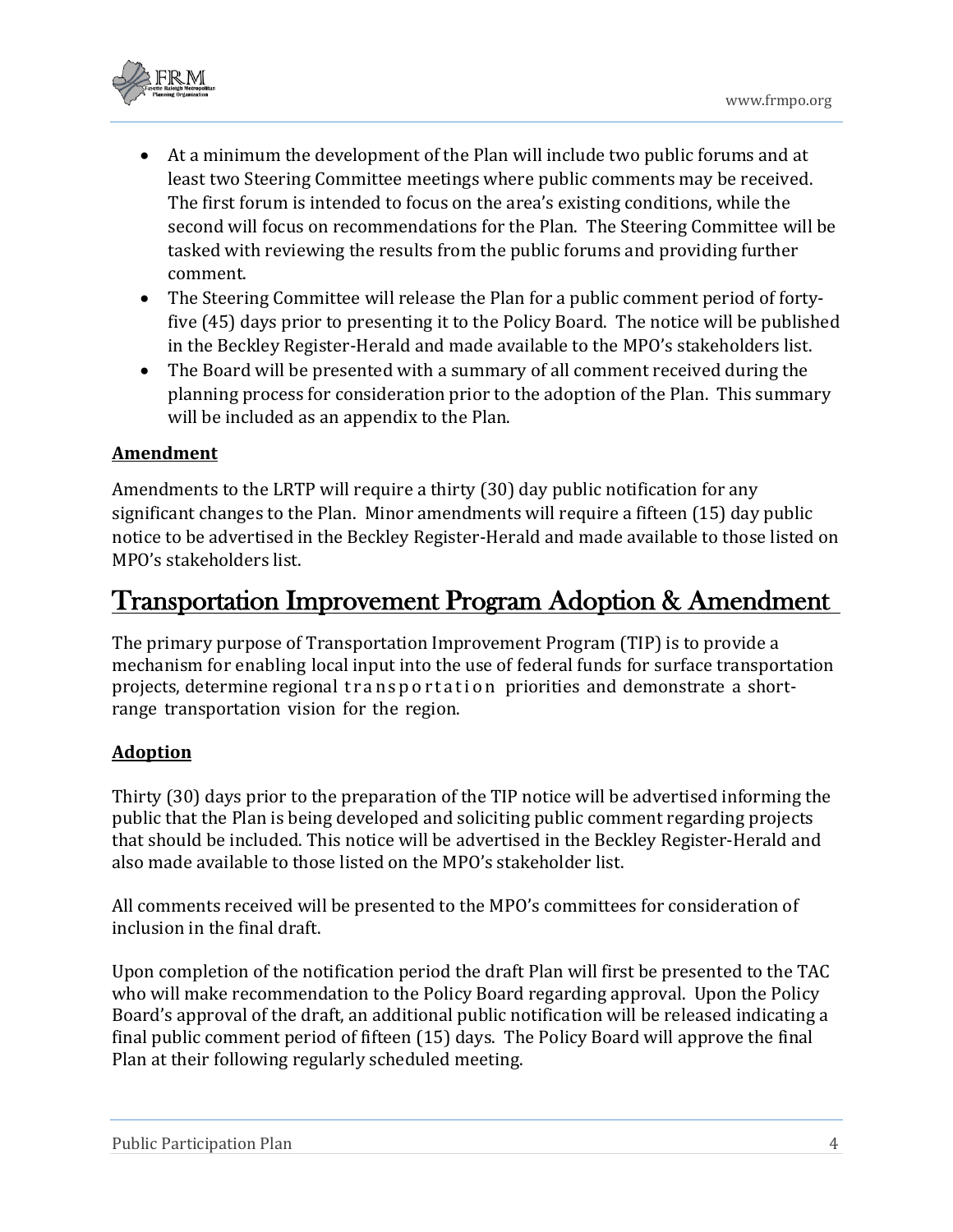

#### **Amendment**

The TIP may be amended at the request of the West Virginia Department of Transportation, the MPO, New River Transit Authority and the MPO's member jurisdictions. Proposed amendments must be advertised fifteen (15) days in advance of consideration of the MPO's Policy Board meeting at which time said amendments will be approved. Amendments to the Plan will be subject to the recommendation of the TAC, except in cases of emergency (to be determined by the Executive Director of the MPO). Administrative adjustments to the TIP will be made in accordance with the policies and procedures set forth in the Plan.

# Unified Planning Work Program

The Unified Planning Work Program (UPWP) of the MPO is designed to set forth the details of transportation work tasks to be performed within the Fiscal Year running July 1 to June 30. The objective of this work program is to ensure that a continuing, cooperative and comprehensive approach for short and long range transportation planning is established and maintained for the metropolitan area, with proper coordination with neighboring jurisdictions and the Department of Transportation for the State of West Virginia.

The MPO will begin soliciting input from the TAC and Policy Board at its January meetings. Further comment will be solicited from the MPO's identified stakeholders and other appropriate planning and transportation agencies.

The Plan will be made available to the public no less than fifteen (15) days before it adopted. Adoption of the Plan is scheduled for consideration at the regularly held April meeting. The Plan will first endure the review of the TAC, who will make recommendation to Policy Board. All public comment received will be summarized and presented to both committees.

# Title VI

The MPO is sensitive to Title VI of the Civil Rights Act of 1964 which prohibits discrimination on the basis of race, color, and national origin in programs and activities receiving federal financial assistance.

As also described in the MPO's Title VI Plan, efforts to meet the standards Title VI include the following:

• FRM invites participation of a cross section of the populace from social, economic and ethnic groups in the planning process by disseminating written program information to existing minority media and ethnic organizations, and providing public service announcements for all local media, when forming citizen advisory committees or planning board, and requesting involvement.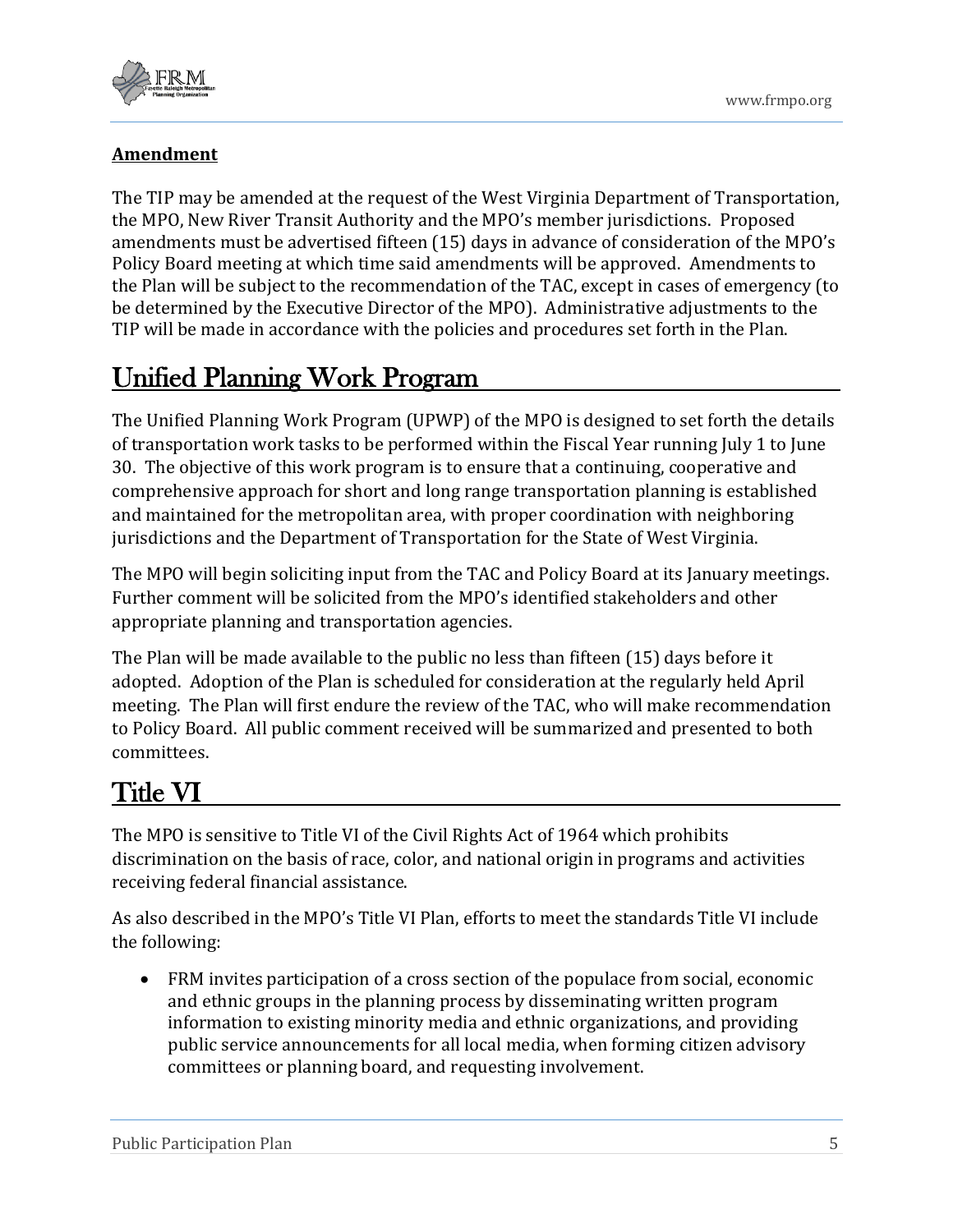

- Ensure access to public meetings, evening meetings will be conducted in a variety of community buildings throughout FRM, including those along transit routes, ensure translation services are available if anticipated, and ensure public meetings are held in predominantly minority communities when transportation projects will specifically impact those communities. To protect the health and safety of all participants meetings can be offered virtually.
- FRM regularly conducts an analysis of how the benefits and burdens of the longrange plan are distributed among low-income, minority and disabled populations versus the general population. The analysis utilizes available demographic profiles. FRM is responsible for informing all staff members and consultants of all federal Title VI policies, including any changes and updates. In addition, FRM is responsible for informing all staff members and consultants of the following, where applicable: FRM's Title VI plan, including the LEP plan, public involvement plan, environmental justice policy, and ADA policy, as well as any updates and changes.

## Public Involvement for Other Planning Activities

In addition to the LRTP and TIP, the MPO prepares various planning studies and documents meant to further the develop or modify the recommendations within the LRTP. The MPO is committed to the availability of timely and complete information and to ongoing public involvement throughout the transportation planning process. For each individual planning activity, the MPO will consider the level of public involvement required to facilitate a fair and comprehensive planning product and will develop its outreach methods accordingly.

## Public Involvement for Transit Projects

New River Transit Authority (NRT) relies on the public participation process for the transportation improvement Plan (TIP) for public involvement for its projects. Relying on the TIP process satisfies Section 5307 public involvement requirements for the Program of Projects (POP).

## Input Mechanisms

The MPO accepts input and comments from the public through a variety of channels.

Members of the public may make comments verbally by calling the FRMPO at (304) 872- 4970 ext. 301.

Written comments may be submitted via methods below:

1. Faxed to the FRMPO at (304) 872-1012